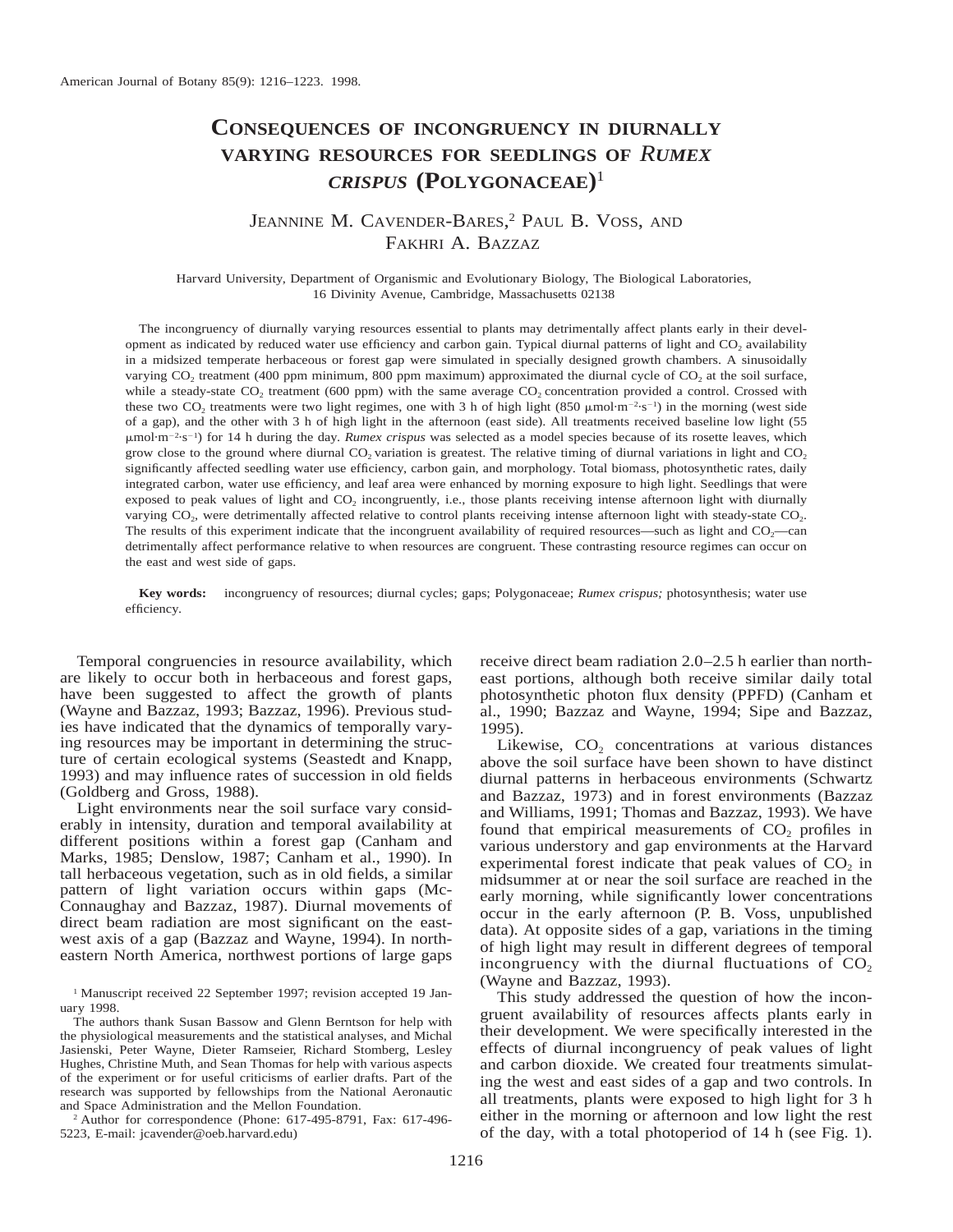

Fig. 1. CO<sub>2</sub> and light treatments: (a) diurnally varying CO<sub>2</sub> and morning high light (AM diurnal), (b) steady-state CO<sub>2</sub> and morning light (AM steady-state), (c) diurnally varying CO<sub>2</sub> and afternoon high light (PM diurnal), and (d) steady-state CO<sub>2</sub> and afternoon high light (PM steady-state).

In two of the treatments,  $CO<sub>2</sub>$  concentration followed a sinusoidal curve over a 24-h period reaching a maximum of 800 ppm in the morning and a minimum of 400 ppm in the afternoon. In the control treatments  $CO<sub>2</sub>$  concentration was held constant at 600 ppm so that all treatments would have the same mean  $\overline{CO}_2$  concentration. The first treatment simulated the west side of a gap with peak light in the morning and peak  $CO<sub>2</sub>$  in the morning (hereafter called AM diurnal). The second treatment simulated the east side of a gap with peak light in the afternoon and peak  $CO<sub>2</sub>$  in the morning (hereafter called PM diurnal). The two control treatments had peak light in the morning and afternoon, respectively, but steady-state values of  $CO<sub>2</sub>$  across the day (called AM steady-state and PM steady-state). Using a model species, *Rumex crispus,* an early successional plant which can be found in herbaceous gaps and occasionally in large forest gaps, we tested several predictions: (1) diurnal timing of optimal levels of light and  $CO<sub>2</sub>$  will affect carbon assimilation, growth patterns, and water use efficiency of plants; (2) plants that receive high levels of light and  $CO<sub>2</sub>$  incongruently will assimilate carbon at lower rates, show reduced growth, and have lower water use efficiency relative to plants which receive resources congruently; and (3) the rank order of performance among the different treatments will be AM diurnal  $> AM$  steady-state  $> PM$ steady-state  $>$  PM diurnal.

The rank order prediction was based on the assumption that congruency of resources is critical to plant performance and that plants in the morning light treatment may show stronger plant performance than the afternoon light treatments due to lower water stress in the morning than in the afternoon. Previous studies have shown that leaf water potential tends to be significantly higher in the morning than in the afternoon (Gallego et al., 1994; Guicherd, 1994; Koch, Amthor, and Goulden, 1994; Von-Willert and Wagner-Douglas, 1994). If significant differences in growth, carbon assimilation, and water use efficiency are found among the different treatments, this suggests that the temporal availability of resources may be as important as the absolute level of resources in influencing success of individuals.

#### MATERIALS AND METHODS

*Experimental design*—*Rumex crispus,* an herbaceous species that grows in both herbaceous and forest ecosystems, was selected as a model for study primarily because of its rosette leaf structure. Its leaves grow close to the ground where  $CO<sub>2</sub>$  levels are highest and diurnal variations are most extreme. *Rumex crispus* is also documented to respond to  $CO<sub>2</sub>$  by altering stomatal conductance and density (Woodward and Bazzaz, 1988) as well as leaf morphology (Thomas and Bazzaz, 1996).

We developed a bench-top environmental control system with four treatments in a fully crossed design of two  $CO<sub>2</sub>$  regimes and two light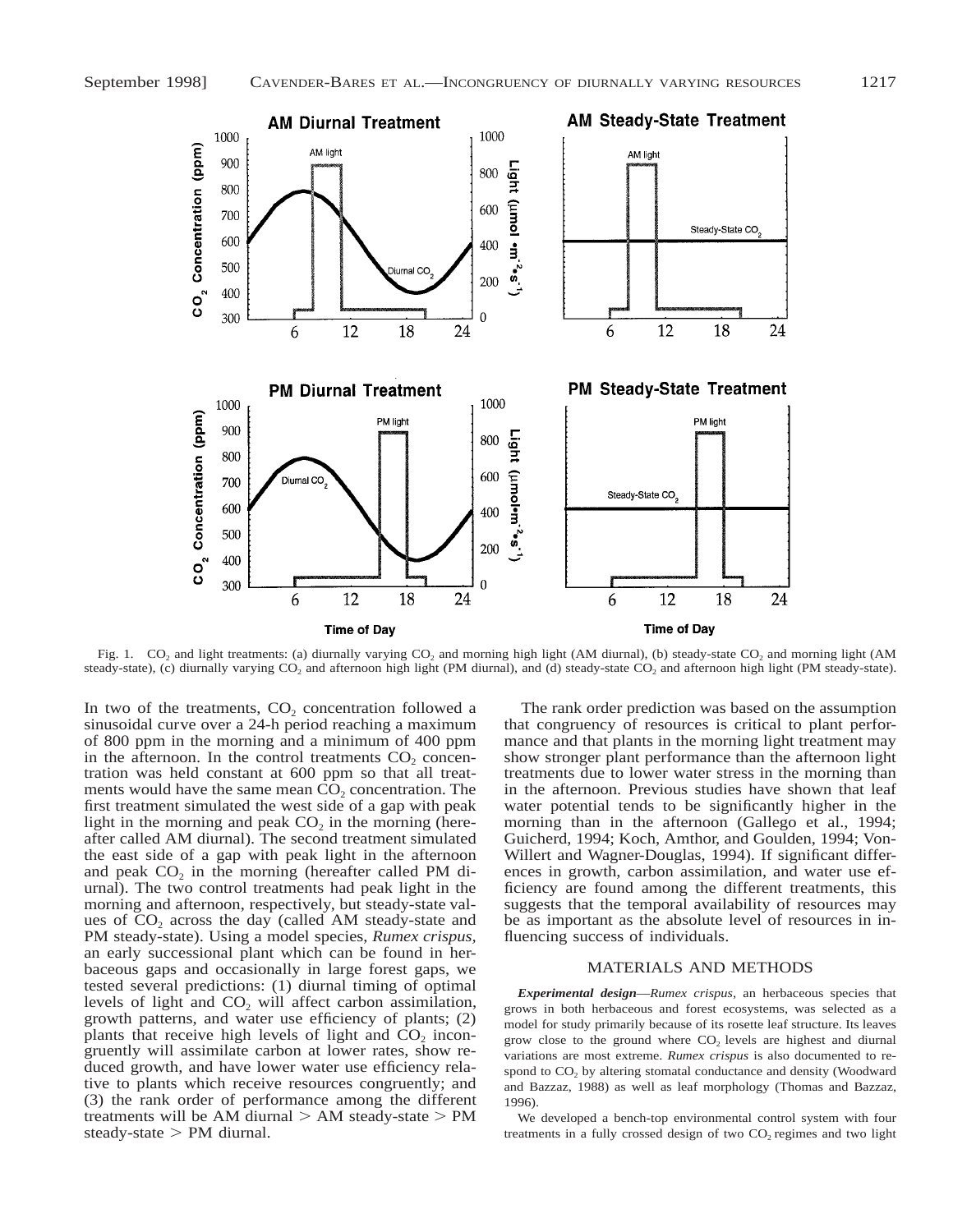regimes. Treatments were replicated in three blocks with a total of 40 seedlings. Seedlings were exposed either to diurnal fluctuations in CO<sub>2</sub> concentration or to a constant  $CO<sub>2</sub>$  concentration. The constant  $CO<sub>2</sub>$ treatment was 600 ppm  $(\pm$  about 15 ppm). The diurnal fluctuations followed a sine curve with a mean of 600 ppm, reaching a maximum of 800 ppm at 0600 and a minimum of 400 ppm at 1800 (see Fig. 1). The shape and phase of this diurnal pattern were designed to simulate the forest floor environment at  $\sim$  1–5 cm above the soil surface at the Harvard Forest in Petersham, Massachusetts, in several sites representative of where *R. crispus* is often found (P. B. Voss and F. A. Bazzaz, unpublished data). The amplitude of our treatment cycle, however, is somewhat larger than the amplitude of a typical diurnal cycle in the field (maximum 600–700 ppm, minimum 370–450 ppm). Given the subtlety of our treatments, we opted to increase this amplitude in order to amplify the potential treatment effect.

Within each of the CO<sub>2</sub> regimes were two light treatments. One group of plants received 3 h of direct light  $(850 \mu mol·m<sup>-2</sup>·s<sup>-1</sup>$  high-intensity discharge lamps) in the morning (0800–1100), while the other group received 3 h of direct light in the afternoon (1300–1600). All plants received diffuse light ( $\sim$  55  $\mu$ mol·m<sup>-2</sup>·s<sup>-1</sup>) during the remaining daytime hours. These lower light levels were designed to approximate the understory light conditions at the Harvard Forest (Bazzaz and Wayne, 1994). All four treatments received the same total photosynthetic photon flux density (PPFD) and the same mean  $CO<sub>2</sub>$  concentration during daylight hours. Relative humidity (RH) and temperature conditions ( $25^{\circ}$ C, 60–70% RH) were identical for all treatments.

Our system was based on an "open" design in which fresh air was drawn continuously from a roof-top tower (with an intake at 15 m above roof level), humidified, and washed with distilled water, injected with  $CO<sub>2</sub>$ , and supplied to all chambers. The chambers themselves consisted of acrylic plastic aquariums ( $25 \times 15 \times 15$  deep). Each pair of these chambers (one diurnal  $CO<sub>2</sub>$  and one steady-state  $CO<sub>2</sub>$ ) was placed inside a plastic bin containing circulating water at a controlled temperature. The water circulation and temperature control system was common to all chambers, minimizing the among-treatment variance. Air flowing into each chamber first passed through a 1-m copper pipe immersed in the water bath. This temperature equilibration, in combination with the controlled chamber wall temperature, allowed for excellent environmental control. Air temperature, humidity, and light levels were measured once per minute. While air temperatures drifted above their set points during high-light periods, the effect was common to all treatments, and in many ways is an accurate representation of field conditions.

Because of the complexity of  $CO<sub>2</sub>$  control, we created only two  $CO<sub>2</sub>$ treatments (diurnal and steady-state), and divided the flow equally among the chambers.  $CO<sub>2</sub>$  concentrations were measured every 60 s inside representative growth chambers and were used in feedback loops to control the rate of  $CO<sub>2</sub>$  addition to the two airstreams. The time constant (chamber volume/air flow rate) was  $\leq 4$  s, and air was distributed evenly using a bottom plenum. We rotated our  $CO<sub>2</sub>$  treatments every 3 d so that the steady-state mixing volume for one period was changed to the diurnal mixing volume during the next. Since each mixing volume remained attached to the same set of six chambers, plants were moved to follow their treatment each time the CO<sub>2</sub> control was changed. This rotation eliminated any potential mixing volume effects. Independent  $CO<sub>2</sub>$  and relative humidity measurements using a LI-COR 6200 gas analyzer (LI-COR, Lincoln, Nebraska) confirmed that the  $CO<sub>2</sub>$ concentrations in all of the chambers matched the programmed values and that RH was uniform within and across chambers.

Seeds from one population, collected in Cambridge, Massachusetts, were broadcast on the soil surface in 6.0 cm diameter peat pots containing Redi-Earth Peat Lite Mix® potting soil. All seeds were germinated in the same light and  $CO_2$  conditions ( $\sim$ 500  $\mu$ mols·m<sup>-2</sup>·s<sup>-1</sup> and 350 ppm). To improve chances of uniform starting biomass, germinants were thinned to two plants per pot 5 d after planting, and all additional germinants were removed on a daily basis. In two of the blocks, three individuals were placed in each chamber; in one block, four individuals were placed in each chamber. All plants were given a total of 2.77 mg of Peter's Solution (20:20:20 NPK) diluted in 50-mL H<sub>2</sub>O aliquots per plant per week.

*Physiology and growth*—Two weeks after exposing plants to treatment conditions we measured photosynthetic and conductance rates to trace diurnal patterns of carbon assimilation and stomatal control. Using a LI-COR 6200 photosynthesis system, we measured specific leaves for three individuals from each treatment, one from each block, at seven time intervals throughout the day.  $CO<sub>2</sub>$  and light levels were carefully monitored during gas exchange measurements to ensure that they matched set treatment values.  $CO<sub>2</sub>$  concentrations were within 10 ppm of the set value. The first of three observations from the LI-COR 6200 was used in all cases unless the first observation was faulty. This minimized the problem of declining  $CO<sub>2</sub>$  partial pressures within the cuvette during measurements. Care was taken to maintain the leaves in the horizontal plane (the plane in which they were growing) during measurements. This ensured a light environment inside the cuvette within  $5 \mu$ mol·m<sup>-2</sup>·s<sup>-1</sup> of the target value. The measurement at 0700 is missing for one plant each in the AM diurnal and AM steady-state treatments. These two data points were estimated, in order to calculate the integrated measures, by averaging the values for the other two plants in each treatment at that time.

Two days after measuring gas exchange, we harvested individuals from each treatment. All 40 plants were harvested, ten from each treatment. For each plant we measured leaf area in square centimetres using a LI-COR leaf area machine and leaf mass (without petioles), shoot mass, root mass, and total dry biomass in grams.

*Statistical analysis*—Two-way analysis of variance was conducted to test the effects of  $CO<sub>2</sub>$  treatment, light treatment, block, and the interaction of  $CO<sub>2</sub>$  and light using Data Desk (Velleman, 1992). Blocks were treated as random factors, and block by factor interactions were not included in the model if there was no significant block effect, according to Bancroft's rules (Bancroft, 1964). Dependent variables included total biomass in grams, specific leaf mass in milligrams per square centimetre, maximum photosynthetic rates (average value during high light in micromoles of carbon per square metre per second), maximum conductance rates (millimoles of water per square metre per second), daily integrated carbon gain (moles of carbon per plant per day), integrated water loss (moles of water per square metre per day), and water use efficiency (WUE) calculated as the ratio of integrated carbon gain to integrated water loss.

#### RESULTS

*Diurnal photosynthesis and conductance*—Plants that received intense morning light exhibited significantly higher maximum photosynthetic rates, measured on an area basis, than those that received afternoon light (Table 1,  $P < 0.001$ ). This difference was most pronounced between plants exposed to diurnally varying  $CO<sub>2</sub>$  concentrations (congruent vs. incongruent resource availability; Fig. 2). Within the morning light treatments there was no significant difference between the diurnal and steadystate  $CO<sub>2</sub>$  treatment ( $P < 0.86$ ). Within the afternoon light treatments, however, plants receiving low  $CO<sub>2</sub>$  in the diurnal treatment showed lower photosynthetic rates that were marginally significantly different from the steadystate control ( $P < 0.06$ ). Maximum conductance rates for plants in high morning light and diurnally varying  $CO<sub>2</sub>$ were  $\sim$ 45% higher than those of plants in afternoon light with diurnally varying  $CO<sub>2</sub>$  during the 3-h high-light period. During low-light periods, however, the afternoon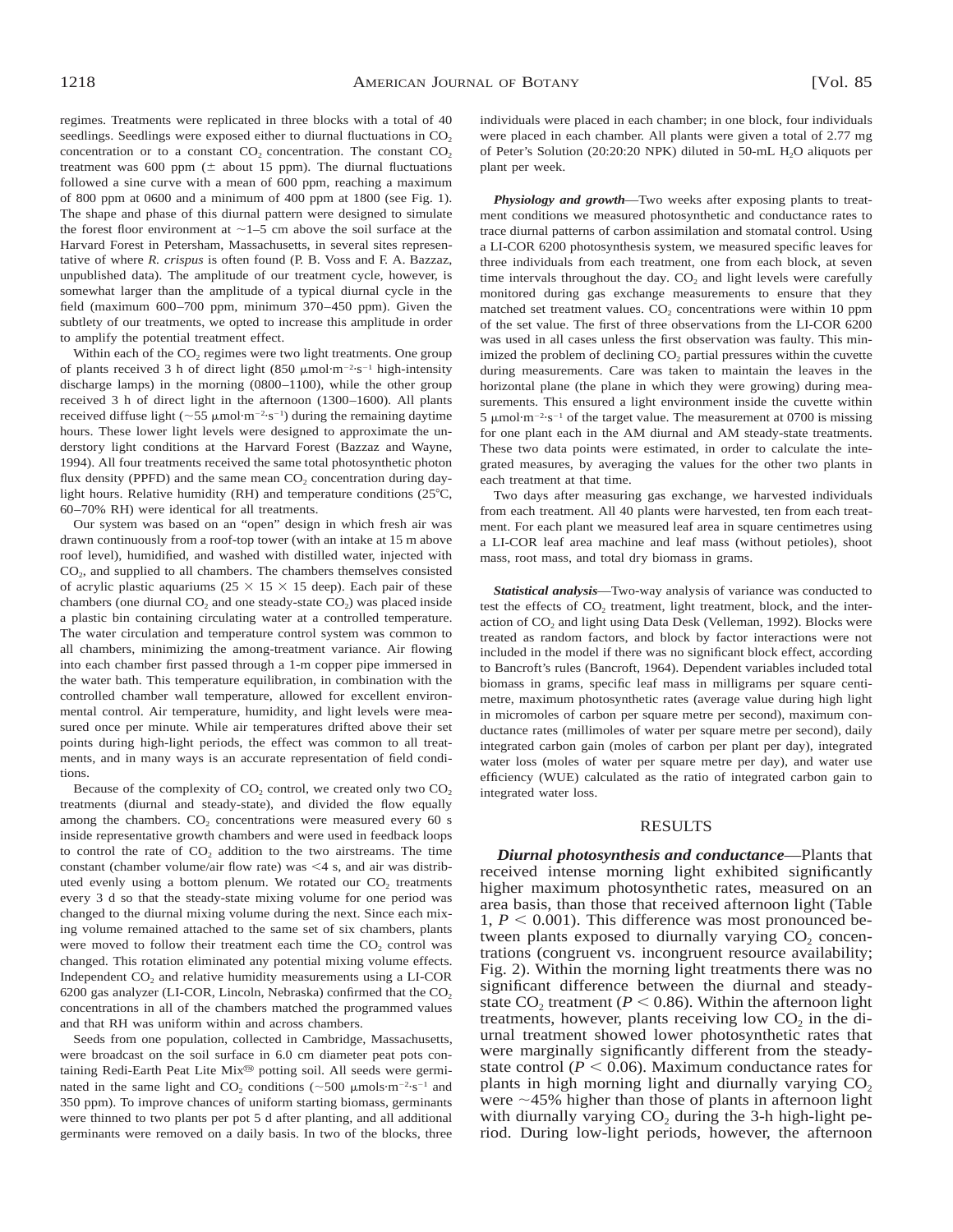Table 1. Results of analyses of variance on the effects of incongruency of diurnally varying  $CO<sub>2</sub>$  and light. Results are presented for total biomass, leaf area, and specific leaf mass (SLM)  $(N = 40)$ ; and maximum photosynthetic rate, maximum stomatal conductance, maximum transpiration, integrated carbon gain, integrated water loss, and integrated water use efficiency (WUE)  $(N = 12)$ . Significance levels are indicated by asterisks ( $P \le 0.001$  \*\*\*;  $P \le 0.01$ \*\*;  $P \le 0.05$  )\*; *P* values  $\le 0.05$  are given in boldface.

| <b>Biomass</b><br>1<br>$0.0008***$<br>Light<br>0.0056<br>1<br>CO <sub>2</sub><br>0.001<br>0.28<br>1<br>Light $\times$ CO <sub>2</sub><br>0.001<br>0.10<br>$\mathfrak{2}$<br><b>Block</b><br>0.0002<br>0.42<br>Error<br>34<br>0.0004<br>Photosynthesis<br>87.32<br>Light<br>1<br>$0.001***$<br>1<br>CO <sub>2</sub><br>8.12<br>0.13<br>1<br>Light $\times$ CO <sub>2</sub><br>5.85<br>0.183<br>2<br>0.24<br><b>Block</b><br>0.914<br>2.59<br>Error<br>6<br>Integrated carbon gain<br>$0.0001***$<br>Light<br>1<br>5 2 6 2 6 4 9<br>1<br>CO <sub>2</sub><br>172852<br>0.10<br>Light $\times$ CO <sub>2</sub><br>1<br>146296<br>0.13<br>2<br><b>Block</b><br>110840<br>0.18 |  |
|--------------------------------------------------------------------------------------------------------------------------------------------------------------------------------------------------------------------------------------------------------------------------------------------------------------------------------------------------------------------------------------------------------------------------------------------------------------------------------------------------------------------------------------------------------------------------------------------------------------------------------------------------------------------------|--|
|                                                                                                                                                                                                                                                                                                                                                                                                                                                                                                                                                                                                                                                                          |  |
|                                                                                                                                                                                                                                                                                                                                                                                                                                                                                                                                                                                                                                                                          |  |
|                                                                                                                                                                                                                                                                                                                                                                                                                                                                                                                                                                                                                                                                          |  |
|                                                                                                                                                                                                                                                                                                                                                                                                                                                                                                                                                                                                                                                                          |  |
|                                                                                                                                                                                                                                                                                                                                                                                                                                                                                                                                                                                                                                                                          |  |
|                                                                                                                                                                                                                                                                                                                                                                                                                                                                                                                                                                                                                                                                          |  |
|                                                                                                                                                                                                                                                                                                                                                                                                                                                                                                                                                                                                                                                                          |  |
|                                                                                                                                                                                                                                                                                                                                                                                                                                                                                                                                                                                                                                                                          |  |
|                                                                                                                                                                                                                                                                                                                                                                                                                                                                                                                                                                                                                                                                          |  |
|                                                                                                                                                                                                                                                                                                                                                                                                                                                                                                                                                                                                                                                                          |  |
|                                                                                                                                                                                                                                                                                                                                                                                                                                                                                                                                                                                                                                                                          |  |
|                                                                                                                                                                                                                                                                                                                                                                                                                                                                                                                                                                                                                                                                          |  |
|                                                                                                                                                                                                                                                                                                                                                                                                                                                                                                                                                                                                                                                                          |  |
|                                                                                                                                                                                                                                                                                                                                                                                                                                                                                                                                                                                                                                                                          |  |
|                                                                                                                                                                                                                                                                                                                                                                                                                                                                                                                                                                                                                                                                          |  |
|                                                                                                                                                                                                                                                                                                                                                                                                                                                                                                                                                                                                                                                                          |  |
| 47348.8<br>Error<br>6                                                                                                                                                                                                                                                                                                                                                                                                                                                                                                                                                                                                                                                    |  |
| Leaf area                                                                                                                                                                                                                                                                                                                                                                                                                                                                                                                                                                                                                                                                |  |
| Light<br>$\mathbf{1}$<br>172.20<br>$0.03*$                                                                                                                                                                                                                                                                                                                                                                                                                                                                                                                                                                                                                               |  |
| 1<br>CO <sub>2</sub><br>0.02<br>0.98                                                                                                                                                                                                                                                                                                                                                                                                                                                                                                                                                                                                                                     |  |
| 1<br>Light $\times$ CO <sub>2</sub><br>69.17<br>0.15                                                                                                                                                                                                                                                                                                                                                                                                                                                                                                                                                                                                                     |  |
| $\overline{c}$<br><b>Block</b><br>16.50<br>0.60                                                                                                                                                                                                                                                                                                                                                                                                                                                                                                                                                                                                                          |  |
| 34<br>Error<br>32.03                                                                                                                                                                                                                                                                                                                                                                                                                                                                                                                                                                                                                                                     |  |
| Conductance                                                                                                                                                                                                                                                                                                                                                                                                                                                                                                                                                                                                                                                              |  |
| Light<br>1<br>0.015<br>$0.01**$                                                                                                                                                                                                                                                                                                                                                                                                                                                                                                                                                                                                                                          |  |
| 1<br>CO <sub>2</sub><br>0.00001<br>0.92                                                                                                                                                                                                                                                                                                                                                                                                                                                                                                                                                                                                                                  |  |
| 1<br>$0.0007***$<br>Light $\times$ CO <sub>2</sub><br>0.0507                                                                                                                                                                                                                                                                                                                                                                                                                                                                                                                                                                                                             |  |
| 2<br><b>Block</b><br>0.006<br>0.06                                                                                                                                                                                                                                                                                                                                                                                                                                                                                                                                                                                                                                       |  |
| Error<br>6<br>0.001                                                                                                                                                                                                                                                                                                                                                                                                                                                                                                                                                                                                                                                      |  |
| Integrated water loss                                                                                                                                                                                                                                                                                                                                                                                                                                                                                                                                                                                                                                                    |  |
| 1<br>Light<br>1 174 834<br>$0.01**$                                                                                                                                                                                                                                                                                                                                                                                                                                                                                                                                                                                                                                      |  |
| 1<br>CO <sub>2</sub><br>34083.3<br>0.56                                                                                                                                                                                                                                                                                                                                                                                                                                                                                                                                                                                                                                  |  |
| 1<br>Light $\times$ CO <sub>2</sub><br>912396<br>$0.02*$                                                                                                                                                                                                                                                                                                                                                                                                                                                                                                                                                                                                                 |  |
| <b>Block</b><br>2<br>295850<br>0.11<br>93374<br>Error<br>6                                                                                                                                                                                                                                                                                                                                                                                                                                                                                                                                                                                                               |  |
|                                                                                                                                                                                                                                                                                                                                                                                                                                                                                                                                                                                                                                                                          |  |
| <b>SLM</b>                                                                                                                                                                                                                                                                                                                                                                                                                                                                                                                                                                                                                                                               |  |
| Light<br>$\mathbf{1}$<br>0.16<br>$0.01**$                                                                                                                                                                                                                                                                                                                                                                                                                                                                                                                                                                                                                                |  |
| 1<br>CO <sub>2</sub><br>0.15<br>$0.02*$<br>$0.002**$                                                                                                                                                                                                                                                                                                                                                                                                                                                                                                                                                                                                                     |  |
| Light $\times$ CO <sub>2</sub><br>1<br>0.25<br>2<br><b>Block</b><br>0.003<br>0.89                                                                                                                                                                                                                                                                                                                                                                                                                                                                                                                                                                                        |  |
| 34<br>0.02<br>Error                                                                                                                                                                                                                                                                                                                                                                                                                                                                                                                                                                                                                                                      |  |
|                                                                                                                                                                                                                                                                                                                                                                                                                                                                                                                                                                                                                                                                          |  |
| Transpiration<br>Light<br>1<br>10.56<br>$0.01**$                                                                                                                                                                                                                                                                                                                                                                                                                                                                                                                                                                                                                         |  |
| CO <sub>2</sub><br>1<br>7.94<br>0.89                                                                                                                                                                                                                                                                                                                                                                                                                                                                                                                                                                                                                                     |  |
| Light $\times$ CO <sub>2</sub><br>1<br>$0.02*$<br>12.47                                                                                                                                                                                                                                                                                                                                                                                                                                                                                                                                                                                                                  |  |
| $\mathfrak{2}$<br><b>Block</b><br>3.53<br>0.06                                                                                                                                                                                                                                                                                                                                                                                                                                                                                                                                                                                                                           |  |
| 6<br>0.735<br>Error                                                                                                                                                                                                                                                                                                                                                                                                                                                                                                                                                                                                                                                      |  |
| Integrated WUE                                                                                                                                                                                                                                                                                                                                                                                                                                                                                                                                                                                                                                                           |  |
| Light<br>1<br>$0.0005***$<br>0.87                                                                                                                                                                                                                                                                                                                                                                                                                                                                                                                                                                                                                                        |  |
| 1<br>CO <sub>2</sub><br>0.01<br>0.54                                                                                                                                                                                                                                                                                                                                                                                                                                                                                                                                                                                                                                     |  |
| Light $\times$ CO <sub>2</sub><br>1<br>0.17<br>$0.02*$                                                                                                                                                                                                                                                                                                                                                                                                                                                                                                                                                                                                                   |  |
| $\mathfrak{2}$<br>0.04<br>Block<br>0.23                                                                                                                                                                                                                                                                                                                                                                                                                                                                                                                                                                                                                                  |  |
| 6<br>0.02<br>Error                                                                                                                                                                                                                                                                                                                                                                                                                                                                                                                                                                                                                                                       |  |

high-light treatments had much higher conductance rates, with plants exposed to diurnally varying  $CO<sub>2</sub>$  showing the highest conductance rates (Fig. 3). This pattern accounts for the highly significant light by  $CO<sub>2</sub>$  interaction  $(P < 0.0007)$ . Transpiration rates showed patterns similar to conductance (data not shown).

*Total daily carbon gain, water loss, and water use efficiency*—Patterns of total daily carbon gain were consistent with patterns of photosynthesis across all of the treatments. For plants receiving morning light, daily integrated carbon gain was higher than for plants receiving intense afternoon light, although there was no difference between steady-state and diurnally varying  $CO<sub>2</sub>$  treatments for plants receiving intense morning light. For plants receiving afternoon light and diurnally varying  $CO<sub>2</sub>$  integrated carbon gain was lowest and was significantly lower than the steady-state control ( $P < 0.04$ ). The majority of daily carbon gain occurred during the 3-h high-light period, whether it fell in the morning or afternoon, in all of the treatments (Fig. 4a).

Total water loss integrated across the day showed a significant CO<sub>2</sub> by light interaction ( $P < 0.02$ ). Integrated water loss for the morning light treatments was significantly lower than for the afternoon light treatments ( $P \leq$ 0.01, Fig. 4). This result was primarily due to the fact that plants receiving high afternoon light showed much higher water loss during the low-light periods (i.e., primarily during the morning) than those receiving high morning light. During the high-light periods, water loss was lower when the diurnally varying  $CO<sub>2</sub>$  concentration was greater than the steady-state concentration (congruency of high light and  $CO<sub>2</sub>$ ) and higher when diurnally varying  $CO<sub>2</sub>$  was lower than the steady-state concentration (incongruency of high light and  $CO<sub>2</sub>$ ).

Integrated water use efficiency (WUE) showed a significant light effect ( $P < 0.0005$ ) and CO<sub>2</sub> by light interaction ( $P < 0.02$ , Table 1). WUE was highest in plants receiving high morning light and diurnally varying  $CO<sub>2</sub>$ and lowest in plants receiving high afternoon light and diurnally varying  $CO<sub>2</sub>$  ( $P < 0.0005$ ). Within the morning high-light treatments, plants receiving diurnally varying CO<sub>2</sub> were not significantly different from the control, but their WUE was significantly lower than the control within the afternoon high-light treatments ( $P < 0.04$ ). Trends in photosynthetic rates, carbon gain, and water use efficiency were consistent with the predicted rank order response of AM diurnal  $\lt$  AM steady-state  $\lt$  PM steady-state  $\lt$ PM diurnal (water loss followed the opposite trend: AM  $\text{diumal} > \text{AM steady-state} > \text{PM steady-state} > \text{PM di}$ urnal), although there was no significant difference between the AM diurnal and AM steady-state treatments.

*Growth and leaf morphology*—Consistent with trends in photosynthetic rates and daily carbon gain, total biomass was highest in plants receiving intense morning light and diurnally varying  $CO<sub>2</sub>$  and lowest in plants receiving intense afternoon light and diurnally varying  $CO<sub>2</sub>$ (difference of means:  $P < 0.0006$ , Fig. 4). Analysis of variance for all treatments showed a significant light effect ( $P < 0.0008$ ), but there was no significant light by CO<sub>2</sub> interaction ( $P < 1.0$ ). Specific leaf mass showed a highly significant CO<sub>2</sub> by light interaction ( $P < 0.002$ ).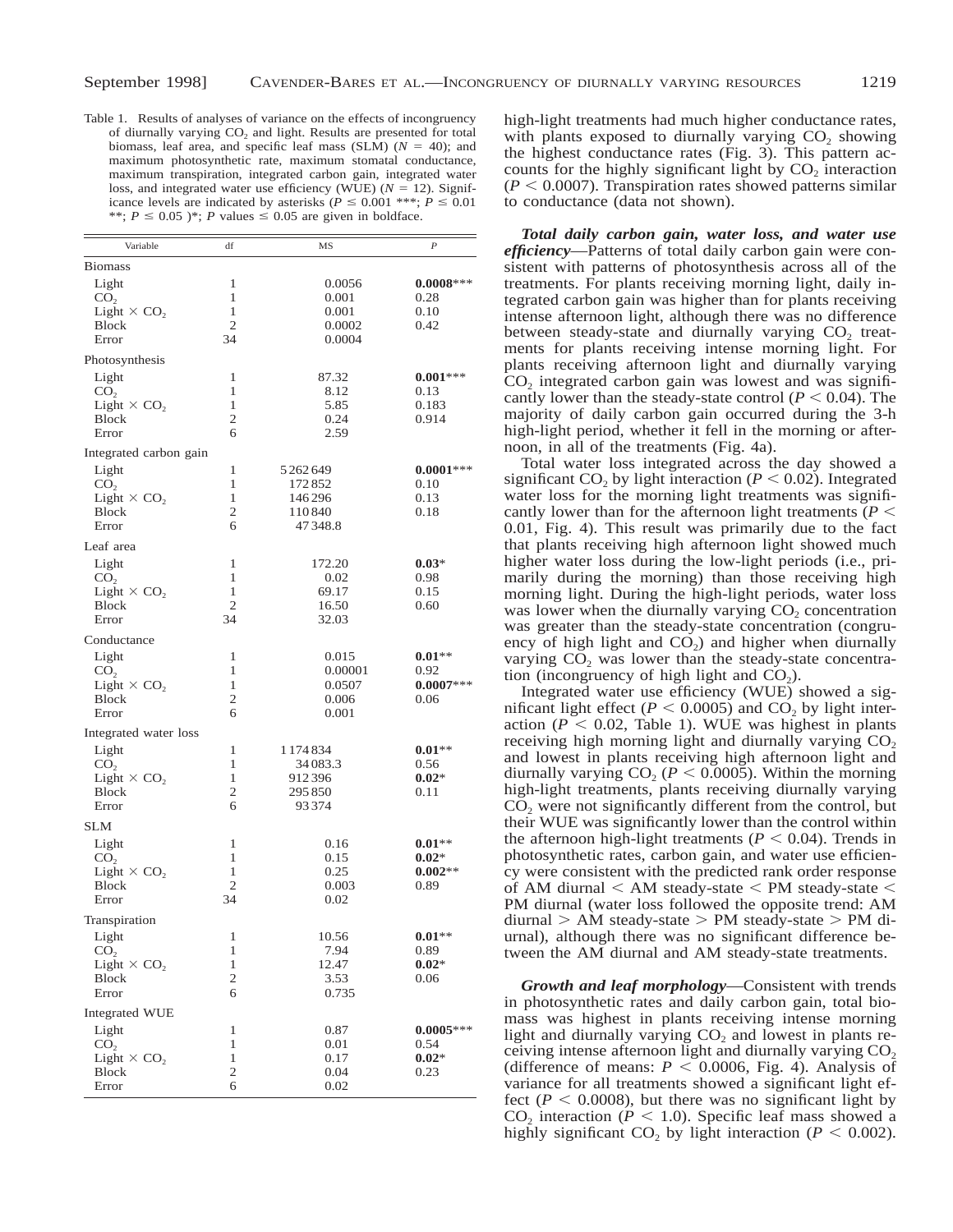

Fig. 2. Diurnal curves of photosynthetic rate for treatments shown in Fig. 1: (a) AM diurnal, (b) AM steady-state, (c) PM diurnal, (d) PM steady-state. Data points are shown for three individuals per treatment measured seven times throughout the day; solid line represents average values.

Specific leaf mass of plants in the AM diurnal treatment were significantly higher than that of plants in the steadystate  $CO_2$  control ( $P < 0.0001$ ); plants in the PM diurnal treatment showed lower specific leaf mass than the PM steady-state treatment, but this difference was not significant. Trends in both biomass rate and specific leaf mass followed the predicted rank order of response: AM di $urnal$  > AM steady-state > PM steady-state > PM diurnal, although differences between individual treatments were not always significantly different.

### DISCUSSION

We found that the incongruency of optimal levels of light and carbon dioxide detrimentally affected the physiology and growth of *Rumex crispus* seedlings. Plants receiving peak levels of  $CO<sub>2</sub>$  in the morning but peak levels of light in the afternoon performed most poorly in terms of photosynthetic rate, water use efficiency, total biomass, and specific leaf weight, while plants receiving peak levels of  $CO<sub>2</sub>$  and light in the morning performed best. While there was no significant difference between  $CO<sub>2</sub>$ treatments for plants exposed to intense morning light, for plants receiving intense afternoon light, the diurnally varying  $CO<sub>2</sub>$  plants did not perform as well as the steadystate  $CO<sub>2</sub>$  control plants. For all parameters measured, there was a significant light effect with plants performing better under intense morning light than under intense afternoon light. This light effect is presumably due to higher leaf water potentials in the morning, although it is possible that it could also be caused by a genetically controlled internal clock. An effect of leaf water potential (not measured) is indicated by high conductance and transpiration rates during low light periods in the morning for both of the afternoon high light treatments. This phenomenon is consistent with previous studies in which the diurnal timing of light availability was varied (Knapp and Smith, 1990; Wayne and Bazzaz, 1993).

Although total light and  $CO<sub>2</sub>$  availability across the day were the same in all treatments, plants that received afternoon high light and diurnally varying  $CO<sub>2</sub>$  assimilated less daily carbon than plants in other treatments, particularly those in morning high light with diurnally varying  $CO<sub>2</sub>$ . This is due to the likelihood that plants receiving afternoon high light could not respond to the higher  $CO<sub>2</sub>$ levels in the morning, but only to the lower  $CO<sub>2</sub>$  levels present during peak light availability. Many studies show higher photosynthetic rates and greater daily integrated carbon gain at higher  $CO<sub>2</sub>$  concentrations (Bazzaz, 1990; Poorter, 1993; Ceulemans and Mousseau, 1994). In the afternoon light treatments, the lower carbon gain for the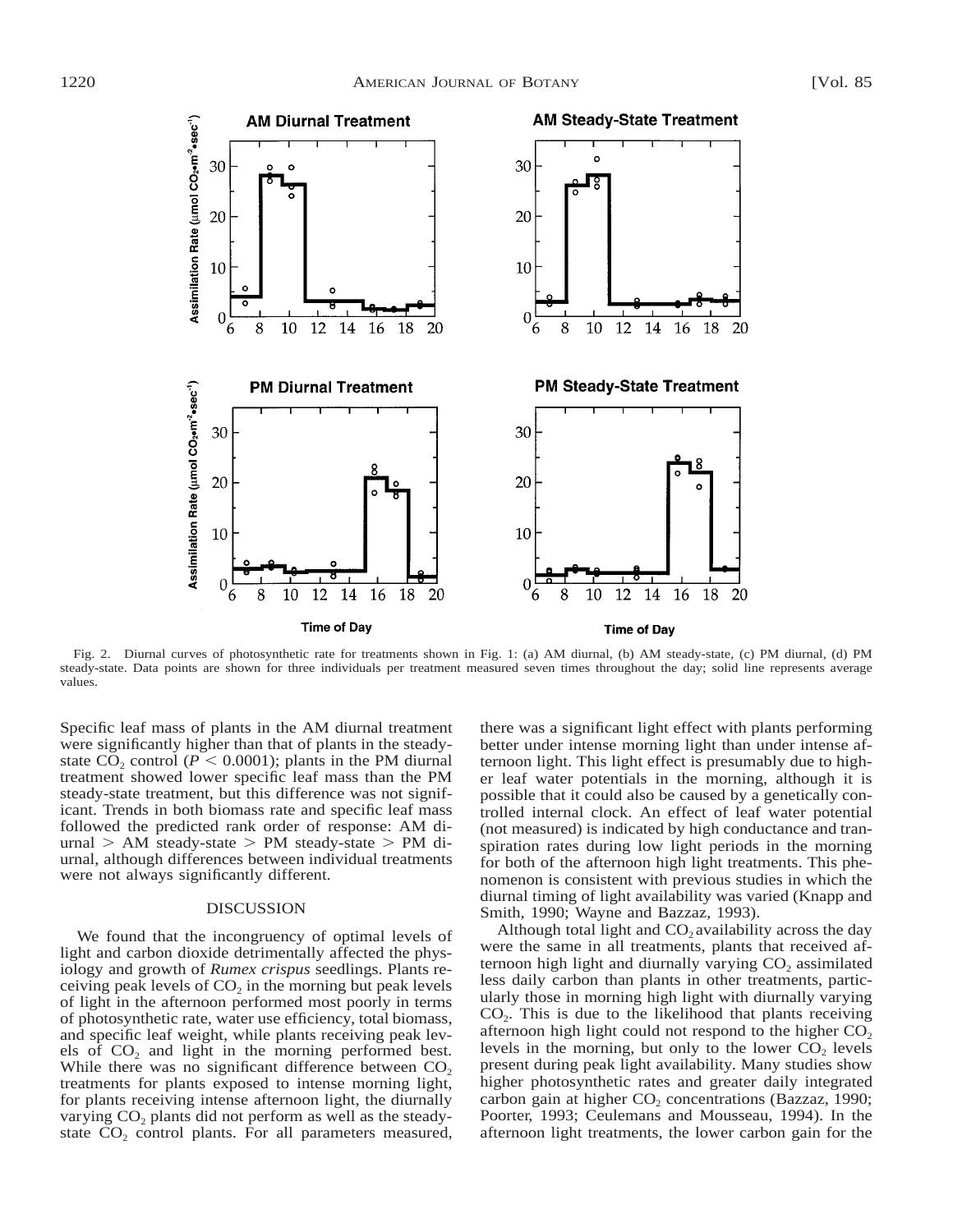

Fig. 3. Diurnal curves of stomatal conductance for all four treatments. Data format is the same as in Fig. 3.

diurnally varying  $CO<sub>2</sub>$  treatment relative to the steadystate treatment is consistent with these findings if, in fact, these plants cannot take advantage of peak  $CO<sub>2</sub>$  concentrations.

A  $CO_2$ -saturation effect is suggested by the fact that higher  $CO<sub>2</sub>$  levels within the AM diurnal treatment did not lead to an increase in photosynthetic rate compared with the AM steady-state control. It is possible that plants did not respond to a difference between 600 ppm (steadystate treatment) and 800 ppm (diurnal treatment) in terms of carbon assimilation because they reached their maximum carboxylation capacity at 600 ppm. Despite this phenomenon, conductance and transpiration rates were significantly affected by diurnally varying  $CO<sub>2</sub>$  relative to the  $CO<sub>2</sub>$  control. This led to an increase in water use efficiency for plants receiving peak levels of light and  $CO<sub>2</sub>$  congruently. This is consistent with previous evidence showing that elevated  $CO<sub>2</sub>$  reduces stomatal conductance, which leads to reduced water loss (transpiration) and increased water use efficiency (Bazzaz, 1990; Woodward, Thompson, and McKee, 1991; Allen et al., 1994; Diemer, 1994).

*Growth and morphological responses*—In previous studies, specific leaf mass of herbaceous plants was found to be significantly higher when plants were grown at elevated CO<sub>2</sub> (Bazzaz, Coleman, and Morse, 1990; Garbutt, Williams, and Bazzaz, 1990). In experiments with an-

nuals grown in different light intensities, specific leaf mass also increased (specific leaf area decreased) with increasing light levels (Sultan and Bazzaz, 1993; Ashton and Berlyn, 1994). Our data show a distinct and highly significant difference in specific leaf mass for plants receiving high morning light and diurnally varying  $CO<sub>2</sub>$ relative to the other treatments, demonstrating the responsiveness of specific leaf mass to congruency of light and  $CO<sub>2</sub>$ . Hence, plants may respond to congruent availability of resources in the same way as they would respond to higher total resource levels.

Significant light effects were found for all character responses considered, providing strong evidence that differences in the diurnal timing of light—even with the same total photosynthetic photon flux density and the same variance in intensity, frequency, and duration of light—have important consequences for seedlings and may significantly affect survivorship, particularly in competitive conditions. Conductance, transpiration, daily integrated water loss, and water use efficiency, total leaf mass, and specific leaf mass all showed significant light by  $CO<sub>2</sub>$  interactions, suggesting performance was enhanced when peak values of resources were congruent and diminished when they were incongruent. Although conductance and water loss were decreased by the congruency of peak values of  $CO<sub>2</sub>$  and light in the morning and increased by the incongruency of peak values of  $CO<sub>2</sub>$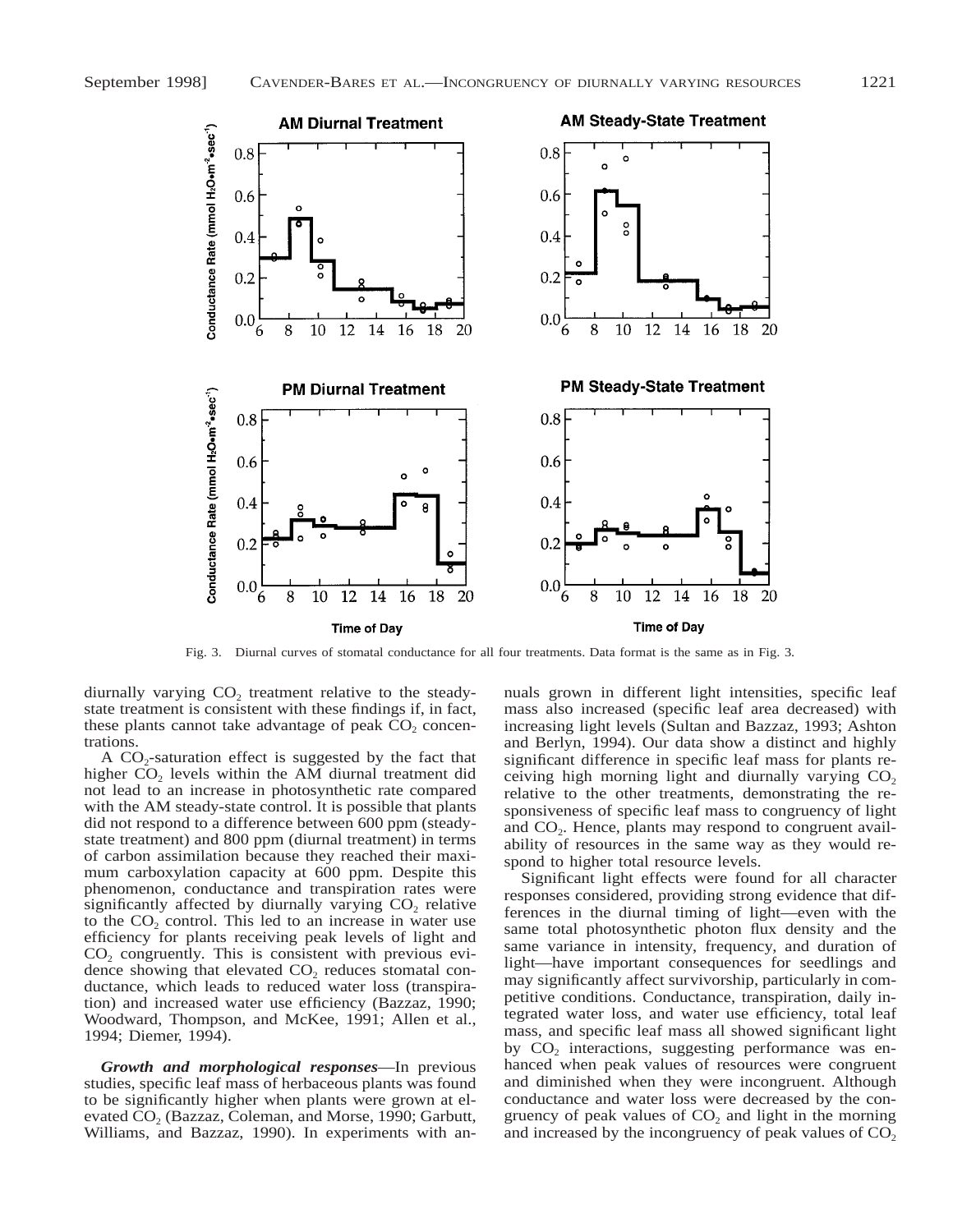

Fig. 4. (a) Integrated carbon gain; (b) integrated water loss; (c) total plant biomass; and (d) water use efficiency (ratio of integrated carbon gain to integrated water loss). In (a) and (b), light and dark bars represent integrated measures during high-light periods (850 µmol photons for 3 h) and low-light periods (55 µmol photons for 11 h), respectively; values are based on averages of Riemann sums of three plants per treatment measured seven times throughout the day. Total integrated values (sum of bars for high- and low-light periods) were used for comparing means of different treatments. For (a-d), error bars are +1 SE of the mean, and letters show differences between treatment means based on Scheffé's post hoc test if  $P \le 0.05$ . In addition, probabilities are shown for differences in means of the congruent high-light and high-CO<sub>2</sub> treatment (AM di) and incongruent high-light and high-CO<sub>2</sub> treatment (PM di).

during the afternoon high-light window, photosynthesis and biomass were only affected by the incongruency of peak values of  $CO<sub>2</sub>$  and light.

Trends for all of the water-related and morphological character responses were consistent with predicted rank order of performance, even though the treatments were not all significantly different from each other, suggesting that differences in congruencies of high light with optimal CO<sub>2</sub> concentrations, independent of total resource availability, can significantly affect seedling performance. In general, plants were negatively affected by the incongruency of  $CO<sub>2</sub>$  and light more than they were affected by the congruency of  $CO<sub>2</sub>$  and light.

An important implication of this study is that east and west sides of large gaps, which differ in their diurnal time courses of light availability and  $CO<sub>2</sub>$  concentrations, may provide differential advantages for competitively interacting species early in their development. Further investigation is needed to determine whether temporal and spatial heterogeneity in resource availability significantly influences plant performance under field conditions. If so, diurnal variations and congruencies in critical resources may turn out to be important factors in gap partitioning and in the organization of regenerating communities.

#### LITERATURE CITED

- ALLEN, L. H. J., R. R. VALLE, J. W. MISHOE, AND J. W. JONES. 1994. Soybean leaf gas-exchange responses to carbon dioxide and water stress. *Agronomy Journal* 86: 625–636.
- ASHTON, P. M. S., AND G. P. BERLYN. 1994. A comparison of leaf physiology and anatomy of *Quercus* (section Erythrobalanus-Fagaceae) species in different light environments. *American Journal of Botany* 81: 589–597.
- BANCROFT, T. A. 1964. Analysis and inference for incompletely specified models involving the use of preliminary test(s) of significance. *Biometrics* 20: 427–442.
- BAZZAZ, F. A. 1990. The response of natural ecosystems to the rising global CO2 levels. *Annual Review of Ecology and Systematics* 21: 167–196.
- 1996. Plants in changing environments: linking physiological, population, and community ecology. Cambridge University Press, Cambridge.
- , J. S. COLEMAN, AND S. R. MORSE. 1990. Growth responses of seven major co-occurring tree species of the northeastern United